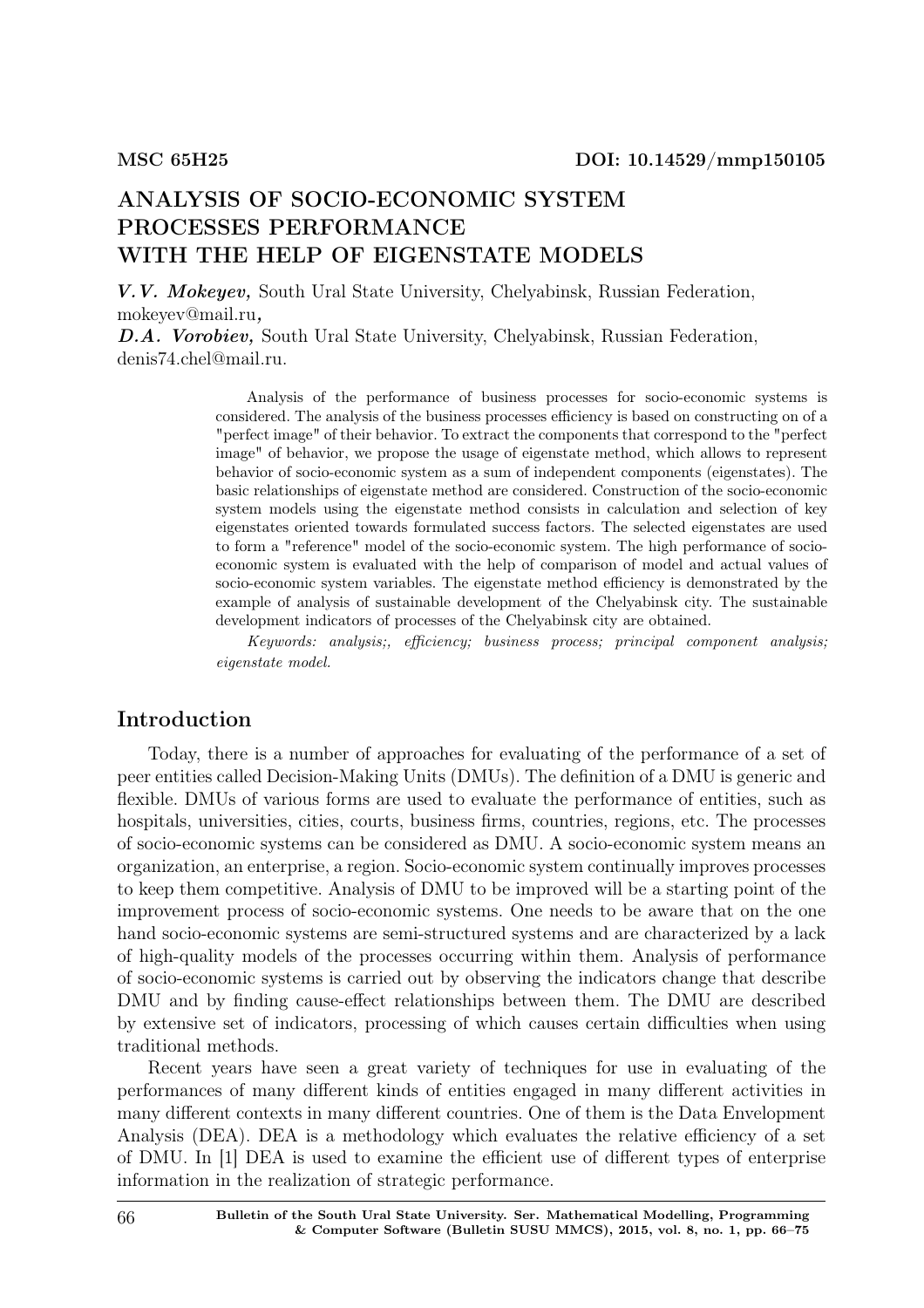The efficiency of Chinese banks' activity in the period between 1997 and 2008 is determined by means of analyzing of the business environment [2]. A new simulation model based on agents to simulate the causes and processes of financial difficulties at an enterprise is described in [3]. The main model structure includes four agents: the company (enterprise), the product, the bank and the macro environment. Exploring various causes of financial difficulties at different stages of the company life cycle the researchers were able to implement their model for the four cases, which are the start, growth, maturity and decline. When the results had been compared with the original data, they concluded that the proposed simulation model is a promising tool for in-depth analysis of the causes and processes of financial instability.

The principal component analysis is another effective approach allowing establishing and measuring the causal relationships between various processes within the socioeconomic systems. One of the important advantages of the method of principal components is that it allows presenting the behavior of the system under investigation as a set of (statistically) independent components, each of which can be analyzed separately.

Principal component analysis combined with DEA is applied in order to solve this issue objectively [4, 5]. An alternative, non-parametric benchmarking methodology, the free disposal hull [6] does not assume convexity of the frontier as DEA does, hence the number of efficient units grows to such an extent that the results are too weak to reach any conclusions [7].

The development of the principal component method as applied to the analysis and forecasting of socio-economic systems allows us to formulate a new method that can be called the eigenstate method.

Building the models of socio-economic systems using the eigenstate method consists in calculation and selection of key eigenstates oriented towards formulated success factors and clearly demonstrating the cause-and-effect interactions associated with the strategic nature of the company development changes.

### 1. Eigenstate Method

Let the state of a socio-economic system be described by a set of variables  $x_{ki}^0$ , where i is the variable number  $(i= 1, 2, 3, ..., n)$ , k is the economic entity number  $(k= 1,$ 2, 3, ..., m), n is the number of variables, m is the number of states of the economic entities. The values of each variable for the various states of economic entities form a vector  $x_i^0 = \{x_{1i}^0, x_{2i}^0, \cdots, x_{mi}^0\}^T$ .

The space of variables of a socio-economic system can be represented as a matrix of basic variables  $X^0$ , where each matrix column contains the values of one variable for the various states of the socio-economic system, and each row contains the values of all the variables and describes the state of the economic entity. Thus, the state space of the socio-economic system will be described as follows

$$
\mathbf{X}^0 = \begin{bmatrix} x_1^0 & x_2^0 & \cdots & x_n^0 \end{bmatrix} \tag{1}
$$

The arithmetic mean of variables is used as a center of distribution of the state space. The centered state space will be represented by a matrix  $X$ , in which each element is defined as:

$$
x_{ki} = x_{ki}^0 - \overline{x}_i \tag{2}
$$

where  $\overline{x}_i = \frac{1}{n}$  $\frac{1}{m}$  $\sum_{n=1}^{m}$  $\overline{k=1}$  $x_{ki}^0$ .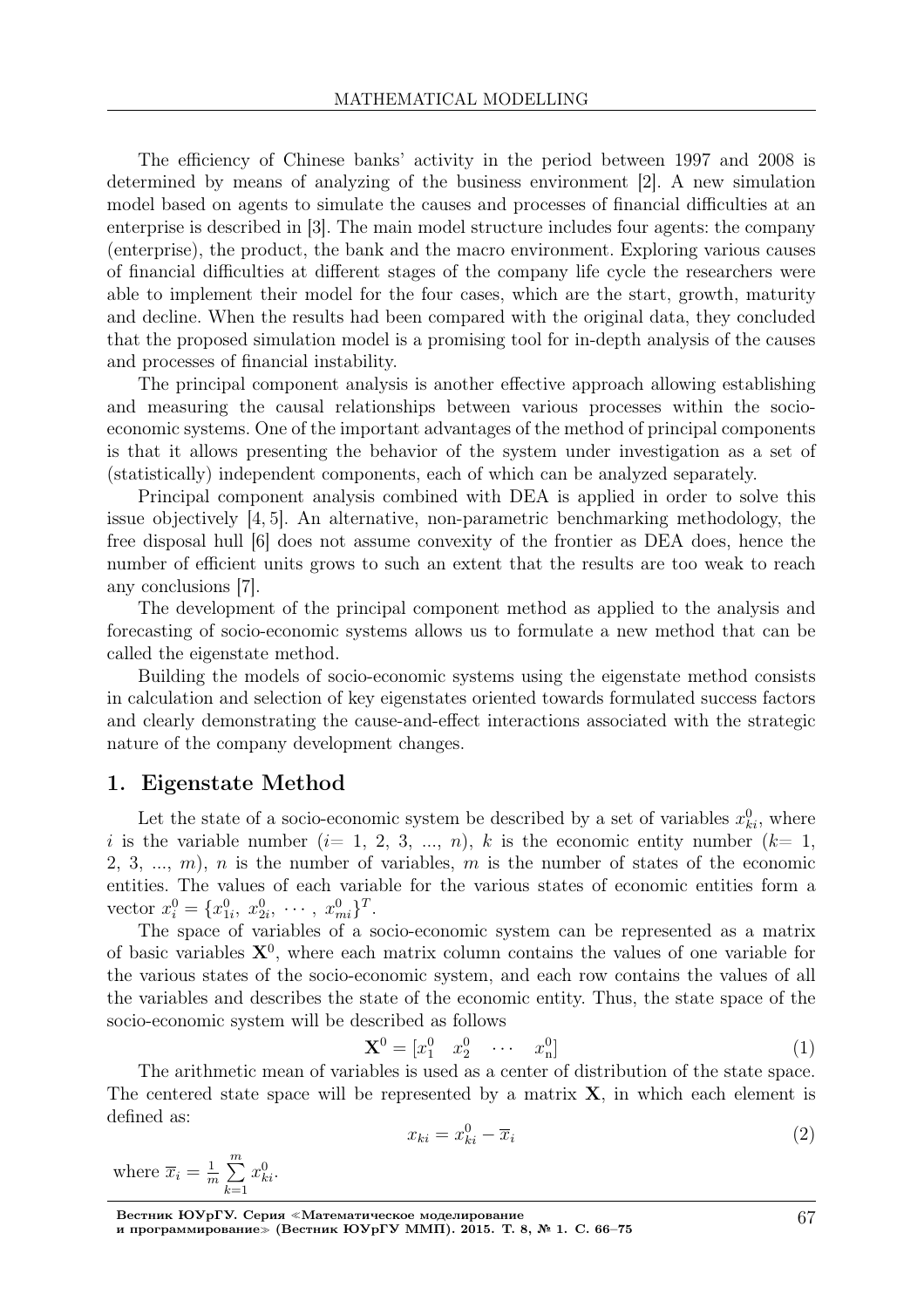The principal components are a group of variables, in which the members of the group (variables) are inter-related, but the group (principal component) as a whole would be independent from the other groups (principal components).

To calculate the weight coefficients of the principal components a eigenvalue problem is solved

$$
(\mathbf{A} - \lambda \mathbf{I}) \mathbf{v} = 0,\tag{3}
$$

where **A** is a scatter matrix, **I** is an identity matrix, **v** is an eigenvector of equation (3),  $\lambda$  is an eigenvalue. Eigenvectors of equation (3) are scaled so, that  $v_i^T v_i = 1$  and are orthogonal

$$
\mathbf{V}^T \mathbf{A} \mathbf{V} = \mathbf{\Lambda} \quad \text{and} \quad \mathbf{V}^T \mathbf{V} = \mathbf{I} \tag{4}
$$

where  $\Lambda$  is a diagonal matrix whose diagonal coefficients are equal to the eigenvalues of the equation (3). The scatter matrix can be computed using matrix of centred variables  $\mathbf{A} = 1/m\mathbf{X}^T\mathbf{X}$  or matrix of non-centred variables  $\mathbf{A}^0 = 1/m\mathbf{X}^{0T}\mathbf{X}^0$ .

Each eigenvector has the same size as the state vector of the socio-economic system that allows us to call it an eigenstate. Since the eigenvector is determined with an accuracy up to a multiplier, the eigenstate components show not so much the amount of variables but their relationship with each other.

Thus, the state of socio-economic system at any given time can be described by a weighted combination of eigenstates. At the same time the state of the socio-economic system is described by a set of principal components, but each principal component already reflects not a single variable, but a group of variables (eigenstate of the socio-economic system).

When the eigenvectors are calculated based on the scatter matrix  $\bf{A}$ , the eigenvalues show the variability of the eigenstates in a general state of the socio-economic system and are numerically equal to the dispersion of the principal components.

The eigenstates matrix  $V_0$  is formed of the eigenvectors of equation (3) and allows  $\sum_{h=1}^{n} v_{hi} x_{kh}$ , where  $z_{ki}$  is the value of the *i*-th new variable for the *k*-th economic entity, to generate new variables (principal components) as a combination of variables  $z_{ki}$  =  $v_{hi}$  is the element corresponding to the h-th variable of the *i*-the new variable. The value i of the principal component for different states of economic entities are combined into a vector  $z_i$ , forming matrix  $Z$ , which is defined as

$$
\mathbf{Z} = \mathbf{X}\mathbf{V} \tag{5}
$$

 $\Box$ 

Theorem 1. When describing the state of the socio-economic system as a weighted sum of the eigenstates the principal components are correlatively independent and represent the functions of the eigenstates changing.

Proof. The correlative independence of the principal components means that the scatter matrix of the principal components  $Z$  is a diagonal one.

$$
\mathbf{Z}^T \mathbf{Z} = (\mathbf{X} \mathbf{V})^T \mathbf{X} \mathbf{V} = \mathbf{V}^T \mathbf{X}^T \mathbf{X} \mathbf{V} = \mathbf{V}^T \mathbf{A} \mathbf{V} = \mathbf{\Lambda}
$$
 (6)

Theorem 2. Variables within the framework of each eigenstate can only be changed in proportion to the characteristics of the eigenstate.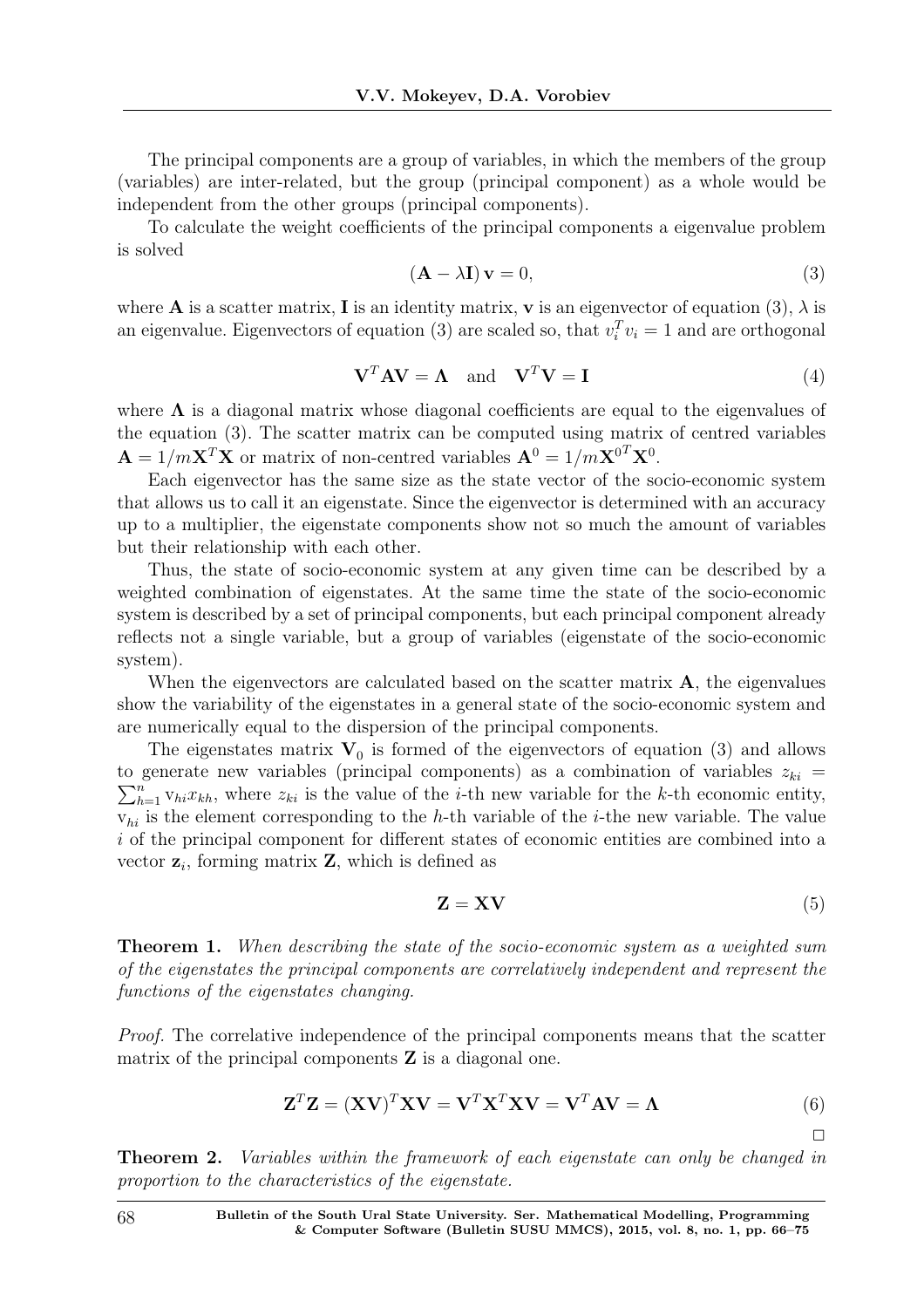Proof. The process of the socio-economic system state changing is represented as the sum of independent processes, each of which is described by the eigenstate. The change of variables within a single process (eigenstate) cannot impact the change of variables of other processes (eigenstates).

Let the change of variables be described by  $\Delta x_i(t) = \alpha C$ , where  $\alpha$  is the vector of variables modification scaled so that  $\alpha^T \alpha = 1$ . Then the change of the principal components is described by

$$
\Delta z_i(t) = \sum_{k=1}^n \Delta x_k v_{ki} = C \sum_{k=1}^n \alpha_k v_{ki} = C(\alpha^T v_i). \tag{7}
$$

Therefore if the change of the i-th principal component is described by the variables increment vector  $\alpha$  equal to vector of the *i*-the eigenvalue  $v_i$ , then the increment  $\Delta z_i(t)_i$ is equal to

$$
\Delta z_i(t) = C v_i^T v_i = C. \tag{8}
$$

In this case the change of other principal components is equal to

$$
\Delta z_j(t) = C v_i^T v_j = 0 \quad (j \neq i). \tag{9}
$$

This means that if the object behavior is described by the i-th principal component, the baseline variables can only change proportionally to the coefficients of the eigenstate vector  $v_i$ .

The analysis of the eigenstates of a socio-economic system is based on verifying whether the eigenstate satisfies the management requirements of the socio-economic system. Eigenstates that do not satisfy such requirements are discarded, and the eigenstates satisfying the requirements are used to build a socio-economic system reference model.

Let the reference model be formed from  $p$  eigenstates. Then the reference model of the socio-economic system is described by the variables that are calculated according to the formula p

$$
x_{ki}^{et} = \bar{x}_i + \sum_{h=1}^{p} \mathbf{v}_{hi} z_{kh}.
$$
\n(10)

The contribution of each principal component to the overall variability of the economic object can be evaluated through its dispersion. However, the dispersion of the principal components can only serve as an approximate estimate, as the dispersion of the baseline variables can be significantly different. And it is well known that the baseline variables with the highest dispersion dominate within the first principal components.

### 2. Performance Analysis of Socio-Economic Systems

The performance analysis of socio-economic systems (organizations, companies, regions, etc.) as a network of business processes includes the following steps:

1. Formation of a set of variables to assess the efficiency of a socio-economic system. The set is formed by variables that describe the state of the processes of socio-economic systems. During the analysis, an expert can select the most important variables from this set.

 $\Box$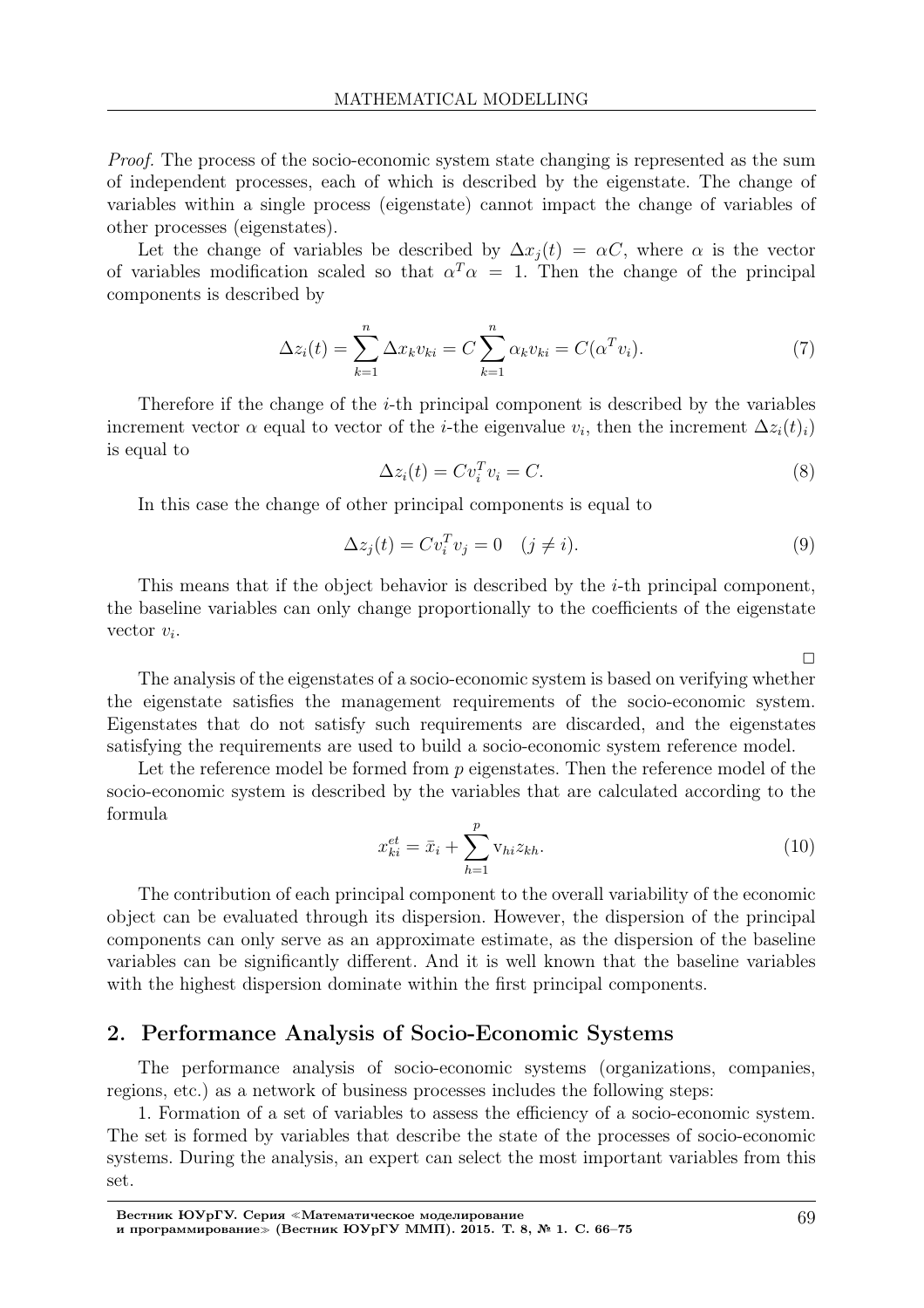2. The requirements for the socio-economic system efficiency management are drafted. Simulation always involves assumptions with varying degrees importance that are expedient to be stated taking into account the main goals of development of socio-economic systems.

3. The socio-economic system states are decomposed into sums of independent components (eigenstates ). At this step a scatter matrix is constructed, and eigenstates of the socio-economic system are calculated.

4. Analysis of eigenstates for compliance with efficiency management requirements. The analysis includes verification of the compliance of eigenstates with the requirements of performance management of the socio-economic system, which appear to be some restrictions to the modifications of basic variables. The selected eigenstates are used to form a model of the socio-economic system, which is a "reference" model of socio-economic system as it fully meets the requirements of the performance management.

5. Calculation of indicators to assess whether the behavior of socio-economic system complies with the formulated requirements.

The assessment of the k-th indicator compliance with the stated requirements can be defined with the help of the  $\gamma$  indicator

$$
\gamma_{i} = 1 - \frac{\sum_{k=1}^{m} |x_{ki}^{0} - x_{ki}^{et}|}{\sum_{k=1}^{m} |x_{ki}^{0} - \bar{x}_{i}|}.
$$
\n(11)

The closer is the reference process to the real one the closer is the  $\gamma$  indicator value to 1 or to 100%. If a business process is described by s parameters, it is possible to deduce a criterion of the process compliance with the requirements of the system development efficiency

$$
\beta = \frac{1}{s} \sum_{i=1}^{s} \gamma_i.
$$
\n(12)

### 3. Analysis of Sustainable Development of the Chelyabinsk City

Analysis of the sustainable development of the Chelyabinsk city is considered. Concept of sustainable development involves the implementation of urban development activities to ensure prosperous and safe conditions of life, limitation of negative impacts of economic activity on the environment, and rational use of natural resources for the benefit of present and future generations.

The concept of sustainable development is usually considered in three constituent domains: environmental sustainability, economic sustainability and social sustainability.

1. The economic sustainability implies the optimal use of scarce resources and the use of resource-saving technologies including extraction and processing of raw materials, creation of environmentally friendly products, minimization, recycling and disposal of waste;

2. The social sustainability is focused on people and is aimed to preserve the stability of social and cultural systems;

3. The environmental sustainability implies that sustainable development should ensure the integrity of biological and physical natural systems.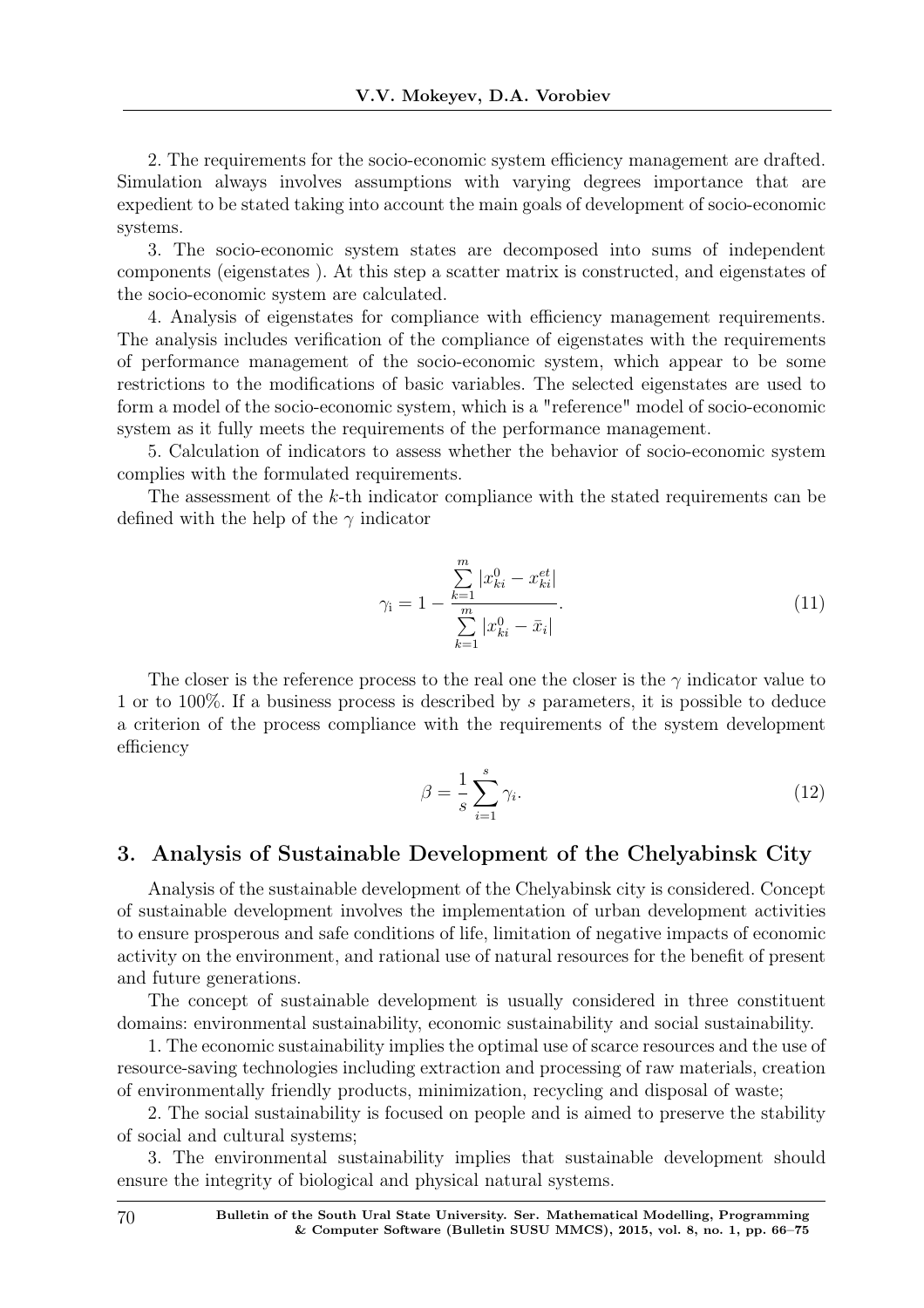The main focus is made on preserving of the abilities to self-recovery and dynamic adaptation of such systems to changes, rather than on keeping them in some "ideal" static state. Degradation of natural resources, pollution of the environment and loss of biological diversity reduce the ability of ecosystems to self-recovery.

Socio-economic development of the Chelyabinsk city is represented as a set of DMU: budget management, entrepreneurship and investment, housing management, demography and employment, environmental protection, transportation and communication control, health and education control, living standards.

In accordance to the concept of sustainable development of the city population growth must be accompanied by improvements in business activities, environment and living standards. Based on these conditions the eigenstates obtained from processing data for 12 years (from 2000 to 2011) are analyzed. The 79 variables used to calculate the eigenstates were selected from the total list of 512 variables. As shown above, changes of variables within each eigenstate may occur only in proportion to the weight coefficients of such eigenstate. Table 1 shows four eigenstates accumulating 99,8% of the total variables dispersion.

#### Table 1

| Indicator name                     | Eigenstate number |                |             |                |
|------------------------------------|-------------------|----------------|-------------|----------------|
|                                    | 1                 | $\overline{2}$ | 3           | $\overline{4}$ |
| Population, people                 | 0,019540          | 0,643900       | 0,039180    | 0,483800       |
| Crude birth rate                   | 0,000007          | 0,000015       | 0,000000    | $-0,000034$    |
| Crude death rate                   | $-0,000005$       | $-0,000013$    | 0,000026    | $-0,000021$    |
| Volume of goods shipped, bln       | 0,000493          | 0,000048       | 0,004009    | $-0,000693$    |
| rubles                             |                   |                |             |                |
| Electricity production, million    | 0,005135          | 0,009461       | 0,033210    | $-0,008608$    |
| kW/hour                            |                   |                |             |                |
| Investments to capital<br>assets,  | 0,134600          | 0,026210       | 0,811700    | 0,193600       |
| mln rubles                         |                   |                |             |                |
| Catering turnover, mln rubles      | 0,024590          | 0,009005       | $-0,069850$ | 0,040370       |
| Emissions of pollutants into the   | $-0,000009$       | $-0,000206$    | 0,001246    | $-0,001167$    |
| atmosphere, thousand tons          |                   |                |             |                |
| Wastewater discharge, million      | $-0,000212$       | $-0,000477$    | $-0,000201$ | 0,001010       |
| cubic meters/year                  |                   |                |             |                |
| City housing space, thousand       | 0,012730          | 0,023070       | 0,004069    | $-0,019820$    |
| square meters                      |                   |                |             |                |
| housing<br>Average<br>space<br>per | 0,000011          | 0,000007       | 0,000000    | $-0,000028$    |
| person, sq. m.                     |                   |                |             |                |
| Average monthly wages, rubles      | 0,035470          | 0,007123       | 0,082320    | $-0,101800$    |

Structure of eigenstates

The analysis of the eigenstates presented in Table 1 shows that population growth leads to an increase in the birth rate and decrease of the death rate coefficient only in the first and second eigenstates. In the first eigenstate as population grows the variables of entrepreneurial activity process also grow (volume of shipped goods, electricity production,

Вестник ЮУрГУ. Серия <sup>≪</sup>Математическое моделирование и программирование» (Вестник ЮУрГУ ММП). 2015. Т. 8, № 1. С. 66-75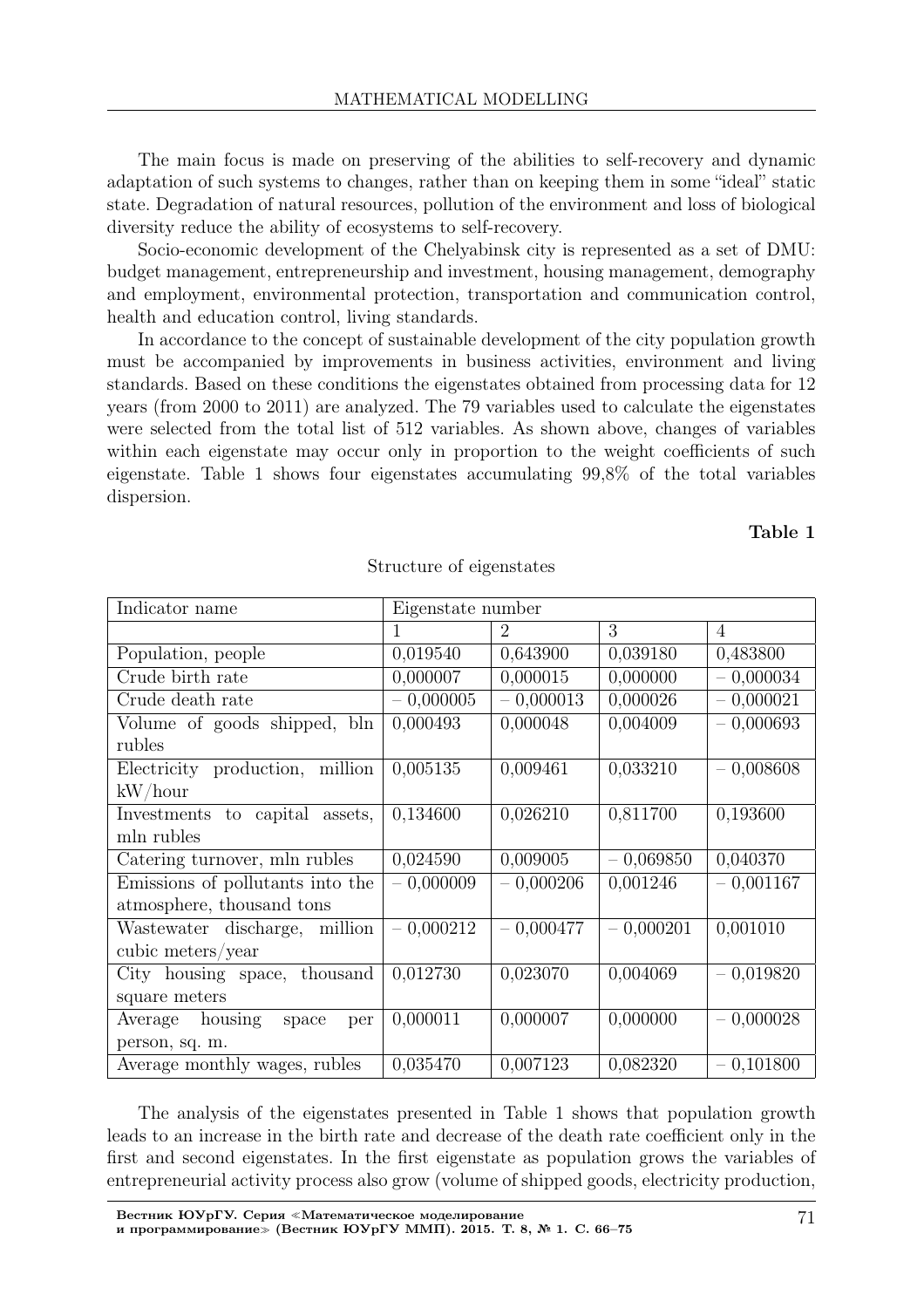investments in fixed assets, investments in housing construction, retail trade, public catering turnover, the volume of paid services), variables of environmental protection process improve (emissions of air pollutants and wastewater discharge decrease) as well as the living standard (minimum living wage increases, as well as the average amount of pension and monthly salary).

As a result of the eigenstates analysis a model of sustainable development of the Chelyabinsk city is formed. In this model deviations from the mean values of variables are described by a weighted sum of the first and second eigenstates. It should be borne in mind that the model of sustainable development of the Chelyabinsk city is an idealization of the real process of city development, some perfect way of its development, which corresponds to the concept of sustainable development. However, varying some variables obtained by sustainable development model of the Chelyabinsk city can describe the negative trends existing within the socio-economic system of the city that do not correspond to the concept of sustainable city development. Variables describing the demographic and employment process are generally well described by a model of sustainable development of the Chelyabinsk city. The discrepancy between the model and actual values of variables is generally less than 5%. Variables describing population migration and unemployment are an exception.

According to the analysis of dynamics of entrepreneurship and investment processes, we can make a conclusion that they also correspond to the model of sustainable development of the Chelyabinsk city quite well. The average discrepancy between the actual and the model values does not exceed 10%, although the maximum discrepancy can reach up to 30% for the variables describing catering and paid services. As an example Fig. 1 shows a diagram of changes in the volume of electricity production. Actual values are indicated by a solid line, and the values of obtained with the sustainable development model of the Chelyabinsk city are indicated by a dotted line.





72 Bulletin of the South Ural State University. Ser. Mathematical Modelling, Programming & Computer Software (Bulletin SUSU MMCS), 2015, vol. 8, no. 1, pp. 66–75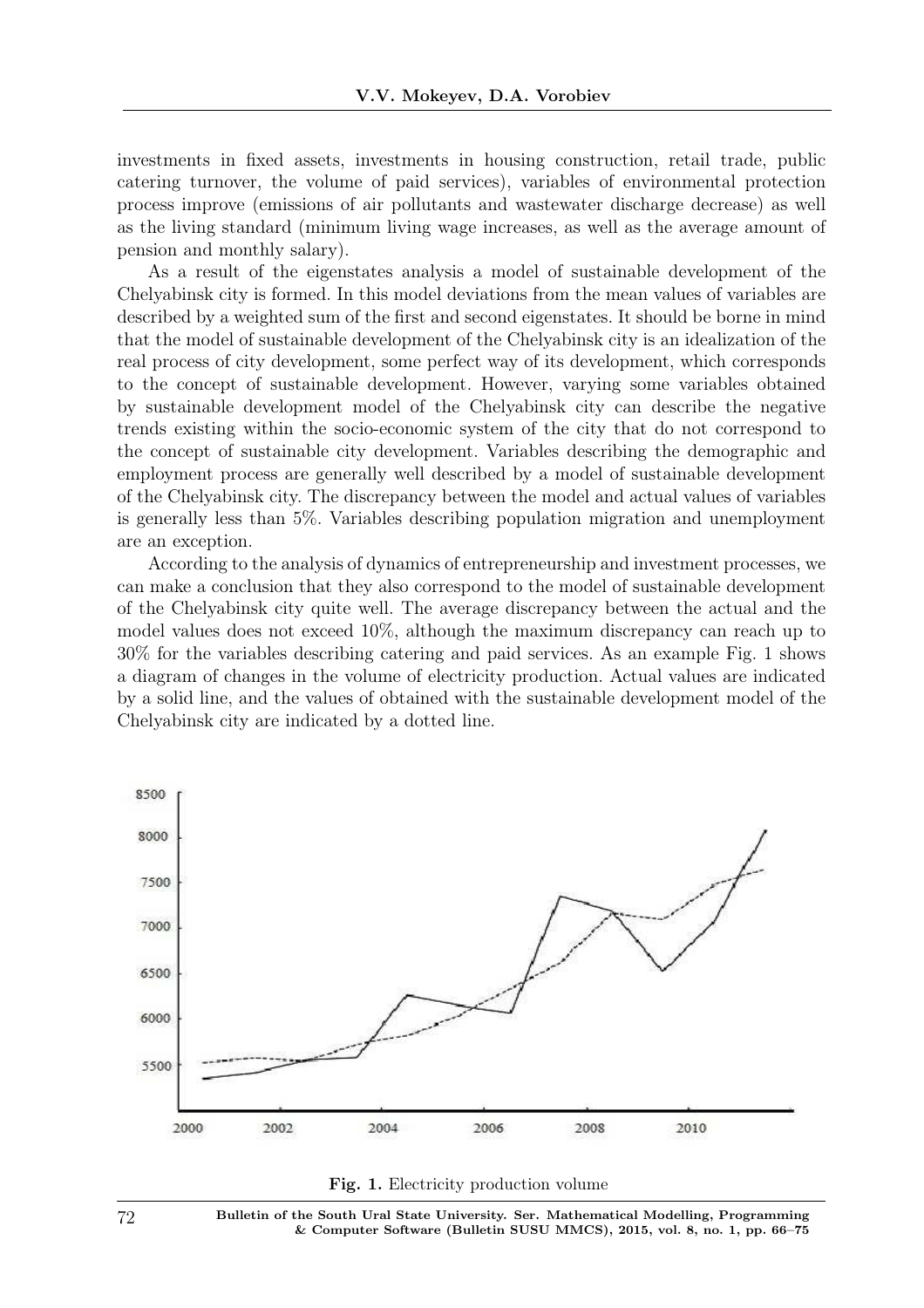The average deviation of discrepancies between the actual and the model values of electricity output amounts 3,9%, and the maximum discrepancy is 9,9%. In general the actual change of electricity production volume corresponds well to the sustainable development model of the Chelyabinsk city.

For the environment protection process the average discrepancy between the actual and the model values of variables does not exceed 10%, although the maximum discrepancy for the variables describing garbage disposal and landscaped areas reaches 40%. Fig. 2 shows a diagram of changes of emissions of air pollutants into the atmosphere. Actual values are indicated by a solid line, and the values of variables obtained by the sustainable development model of the Chelyabinsk city are indicated by a dotted line. The figure shows that the volume of emissions according to the model of sustainable development of the Chelyabinsk city starts to decline only during 2008–2011 years. Changes of volume of actual emission of pollutants show the ups and downs of heavy industry in the Chelyabinsk city. From the viewpoint of the concept of sustainable development such ups and downs should not lead to abrupt changes of pollutant emissions volumes. Therefore the total city development process has inefficiency features from the viewpoint of the sustainable development concept in terms of the emissions of air pollutants into the atmosphere and of other variables describing the environmental protection process.



Fig. 2. Emissions of air pollutants into the atmosphere

The process describing the living standard is characterized by the maximum deviation of the actual value of variables (the number of people needed social protection, the number of people registered at the institutions of social protection) from the values obtained by sustainable development model of the Chelyabinsk city. Other processes have the largest discrepancies between the actual and model values for the variables that describe slum dwellings, the number of health care facilities, the number of passengers carried by the municipal transport. Table 2 shows the results of evaluation of compatibility of actual the Chelyabinsk city processes with the sustainable development model.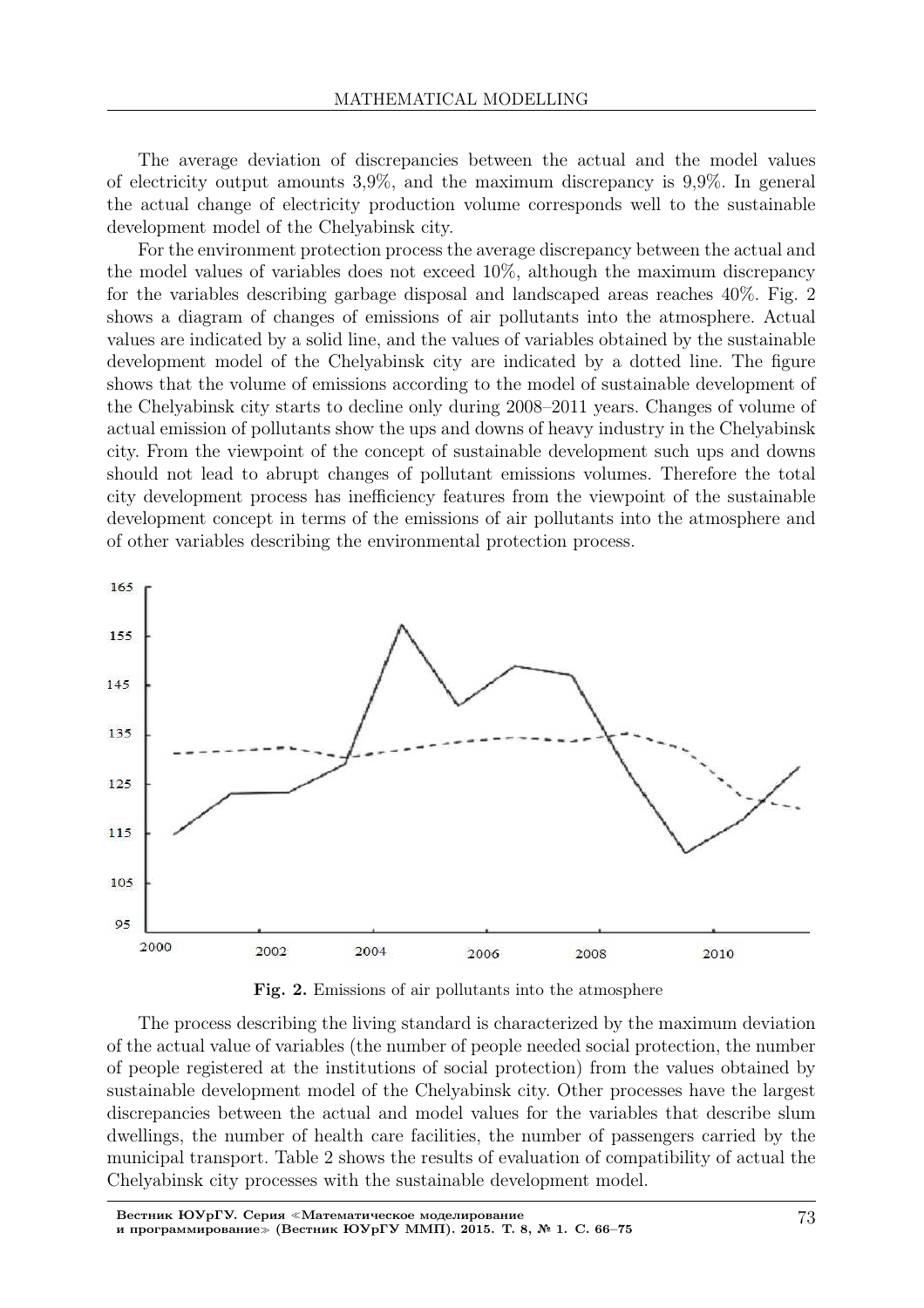### Table 2

| <b>DMU</b> name                             | $\beta$ , $\%$ |
|---------------------------------------------|----------------|
| Budget management                           | 82,74          |
| Entrepreneurship and investments            | 94,42          |
| Apartment house management                  | 83,00          |
| Demography and employment                   | 84,91          |
| Environmental protection                    | 68,08          |
| Transport control and communication control | 93,06          |
| Health and education control                | 91,90          |
| Living standards                            | 81,92          |

Evaluation of the DMU compliance with the requirements of sustainable development

The table 2 shows that the processes of entrepreneurship and investments have to best correspondence to the concept of sustainable development, while the process of environmental protection complies the worst.

# Conclusions

Analyses of socio-economic systems has been performed. The eigenstate method was used to solve the problem. Main relations of the eigenstate method were presented. The eigenstate method was used for building "reference" models of socio-economic systems. The possibility of usage of this method has been demonstrated by the analysis of socioeconomic development of the Chelyabinsk city in terms of the concept of sustainable development. The sustainable development indicators of processes of the Chelyabinsk city have been calculated.

Acknowledgements. This research is supported by the grant No 14-01-00054 from RFBR (Russian Foundation Basic Research). The authors thank RFBR for the support.

# References / Литература

- 1. Elliot Bendoly, Eve D. Rosenzweig, Jeff K. Stratman. The Efficient Use of Enterprise Information for Strategic Advantage: A Data Envelopment Analysis. Journal of Operations Management, 2009, vol. 27, issue 4, pp. 310–323. DOI: 10.1016/j.jom.2008.11.001
- 2. Mette Asmilda, Kent Matthews. Multi-Directional Efficiency Analysis of Efficiency Patterns in Chinese Banks. European Journal of Operational Research, 2012, vol. 219, issue 2, pp. 434–441. DOI: 10.1016/j.ejor.2012.01.001
- 3. Yu Cao, Xiao-hong Chen. An Agent-Based Simulation Model of Enterprises Financial Distress for the Enterprise of Different Life Cycle Stage. Simulation Modelling Practice and Theory, 2012, vol. 20, issue 1, pp. 70–88. DOI: 10.1016/j.simpat.2011.08.008
- 4. Adler N., Golany B. Evaluation of Deregulated Airline Networks Using Data Envelopment Analysis Combined with Principal Component Analysis with an Application to Western Europe. European Journal of Operational Research, 2001, vol. 132, issue 2, pp. 260–273. DOI: 10.1016/S0377-2217(00)00150-8
- 5. Adler N., Yazhemsky E. Improving Discrimination in Data Envelopment Analysis: PCA–DEA or Variable Reduction. European Journal of Operational Research, 2010, vol. 202, issue 1, pp. 273–284. DOI: 10.1016/j.ejor.2009.03.050